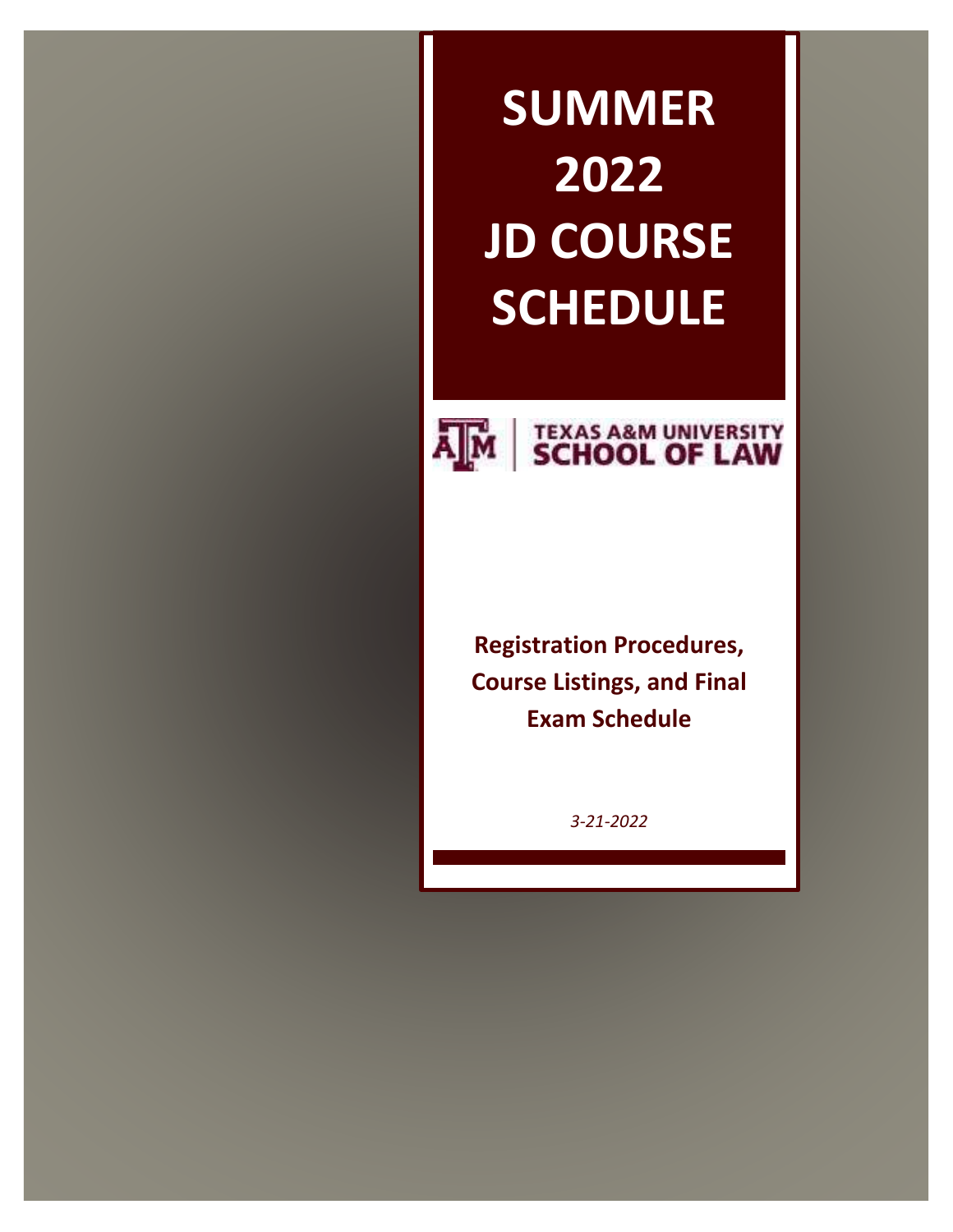# **Table of Contents**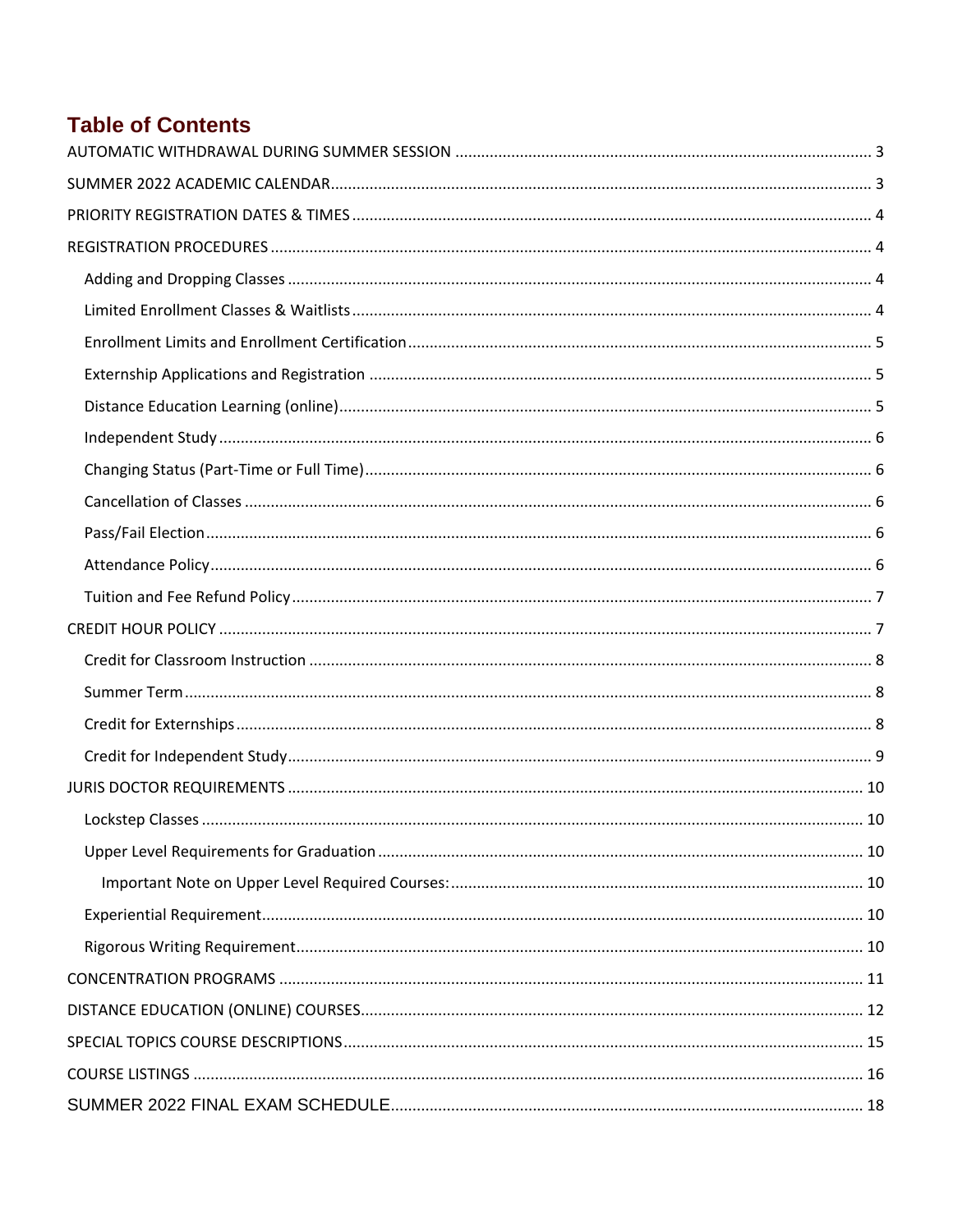#### <span id="page-2-0"></span>**AUTOMATIC WITHDRAWAL DURING SUMMER SESSION**

**Students should consider their academic standing when enrolling for summer courses. Under Academic Standard 9.2.5, any student dismissed for academic deficiency after the spring semester while enrolled in the summer term will be immediately withdrawn from classes (even if the student petitions for probation). Tuition is reimbursed in accordance with state regulations and dismissed students will receive no tuition refund for the summer session. If you have any questions please contact Student Services at the Law School, 817-212-4001, or emai[l law-registrar@tamu.edu](mailto:law-registrar@tamu.edu).**

#### <span id="page-2-1"></span>**SUMMER 2022 ACADEMIC CALENDAR**

| May 18                   | Graduation application opens in Howdy for all students planning to<br>graduate in August 2022 |
|--------------------------|-----------------------------------------------------------------------------------------------|
| May 23                   | Classes begin                                                                                 |
| <b>May 25</b>            | Last day to add or drop a course                                                              |
| May 27                   | Last day to elect pass/fail option                                                            |
| May 30                   | Memorial Day holiday                                                                          |
| June 3                   | Summer official census date                                                                   |
| July 4                   | Independence Day holiday                                                                      |
| July 11                  | Last day to apply for August degree without a late fee                                        |
| July 11                  | Last day of class; Make-up for Memorial Day                                                   |
| July 12                  | Make-up day for Monday classes; Make-up for Independence Day                                  |
| <b>July 14-17</b>        | Final exams                                                                                   |
| August 6 <sup>§, 0</sup> | Commencement and Hooding Ceremony in College Station for JD<br>degrees                        |
| August 8                 | Last day to apply for August graduation                                                       |

*\*all dates and times subject to change*

§commencement ceremony schedule is available at<http://graduation.tamu.edu/>

*<sup>Ω</sup>please be aware that for a student who has taken and passed the February bar exam and graduates in the summer term, this date could delay the student's swearing in*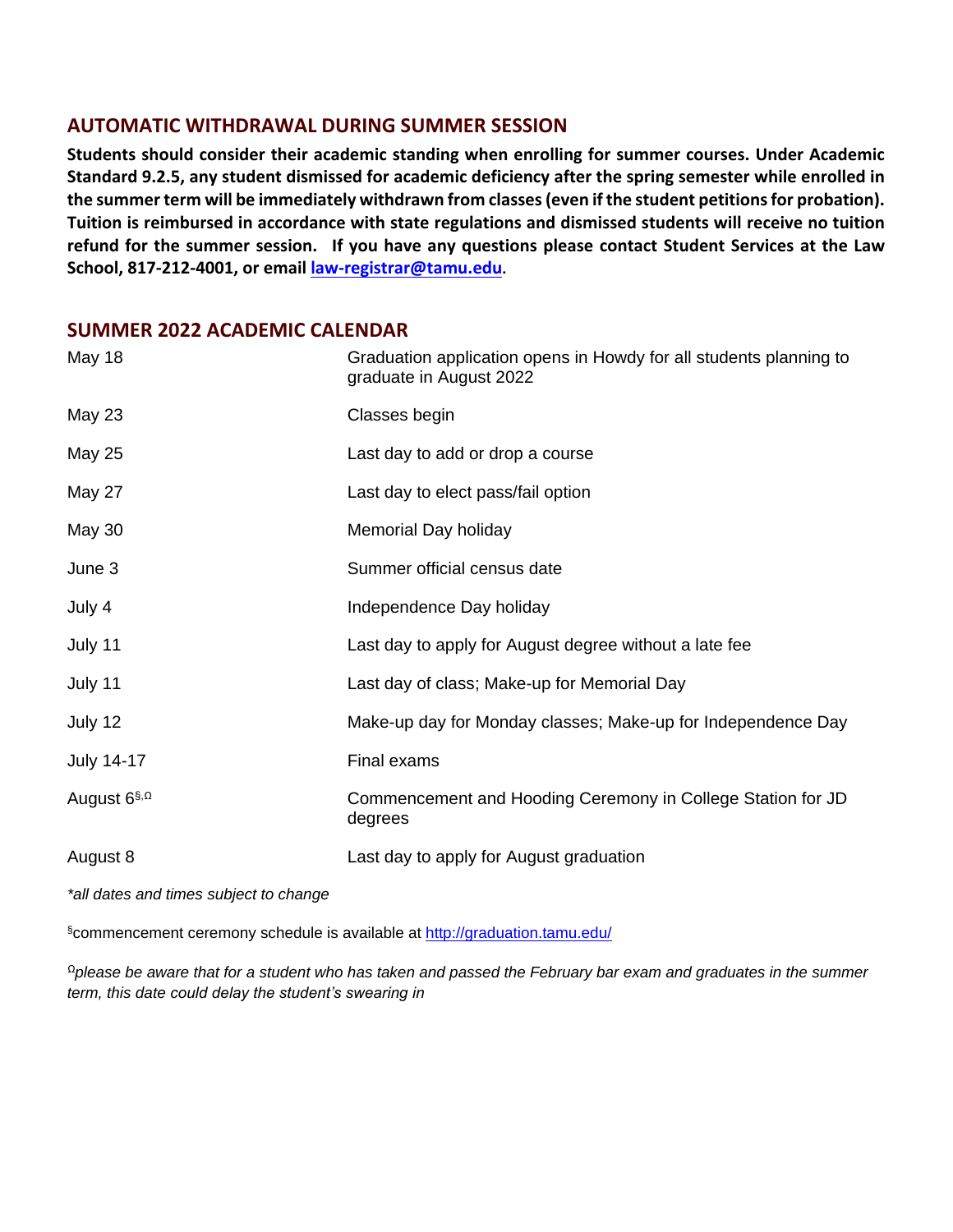# <span id="page-3-0"></span>**PRIORITY REGISTRATION DATES & TIMES**

#### **Important: Student Services will send notices about registration matters to students by e-mail only—check your law school** *@email.tamu.edu* **e-mail account frequently.**

Web registration begins at 7:00 a.m. on all designated priority registration days. If you have any registration issues, please contact Student Services at 817-212-4001 after 8:00 a.m.

| Monday    | 3L.   | March 28 | $7:00 \text{ am}$ | (56 or more earned hours by spring 2022) |
|-----------|-------|----------|-------------------|------------------------------------------|
| Tuesday   | 2L.   | March 29 | $7:00$ am         | (31-55 earned hours by spring 2022)      |
| Wednesdav | - 1 L | March 30 | 7:00 am           | (23-30.5 earned hours by spring 2022)    |

#### <span id="page-3-1"></span>**REGISTRATION PROCEDURES**

There are several ways to register. (We cannot take telephone or faxed registration requests.)

- **1. Howdy** [\(click for link\)](http://howdy.tamu.edu/) Available under the My Records tab. (*This cannot be used for limited enrollment courses or courses requiring professor approval*.) A registration tutorial can also be found there for your convenience.
- **2. [Electronic Registration Form.](http://law.tamu.edu/Resources/StudentResources/CourseRegistrationForm.aspx)** (click for link) This form should be used primarily for limited enrollment courses and courses requiring professor approval. It is available through the law school website Student Services page. If you choose to submit an electronic registration form for non-limited enrollment courses, please be aware that it could take up to 24-48 hours to process these forms.

#### **Other Important Registration Rules**

- You must register for limited enrollment courses and courses requiring professor approval electronically through the law school website Student Services page.
- Student Services will e-mail your @email.tamu.edu account if your registration request cannot be processed for any reason.

#### <span id="page-3-2"></span>**Adding and Dropping Classes**

Students may add classes from March 29–May 25. After May 25, students may add classes only with the permission of the Associate Dean for Academic Affairs and a late fee may be assessed. The last day to drop a course is May 25.

#### <span id="page-3-3"></span>**Limited Enrollment Classes & Waitlists**

You must submit an Electronic Course Registration form to Student Services to register for limited enrollment classes (identified as such in the schedule). Student Services will register students for these classes prioritized by each student's earned hours. Students should submit the Course Registration form to Student Services on the day of their priority registration. Waitlisting for these classes will be prioritized by each student's earned hours. Student Services will notify by e-mail all students who have requested registration in these classes to let them know whether they are registered or waitlisted. If you do not see your registration on [Howdy,](https://howdy.tamu.edu/) check your law school e-mail or contact Student Services to inquire about your waitlist status.

*Important message about waitlists:* If you are waitlisted for a class, you must submit a course drop form to be removed from that waitlist. If a seat becomes available at any time and you have not submitted a course drop form, you will be registered for that class accordingly. If a seat becomes available and we cannot register you due to a time conflict or overload, and we cannot reach you, we will move to the next person on the waitlist. Please monitor your e-mail frequently if you are on a waitlist.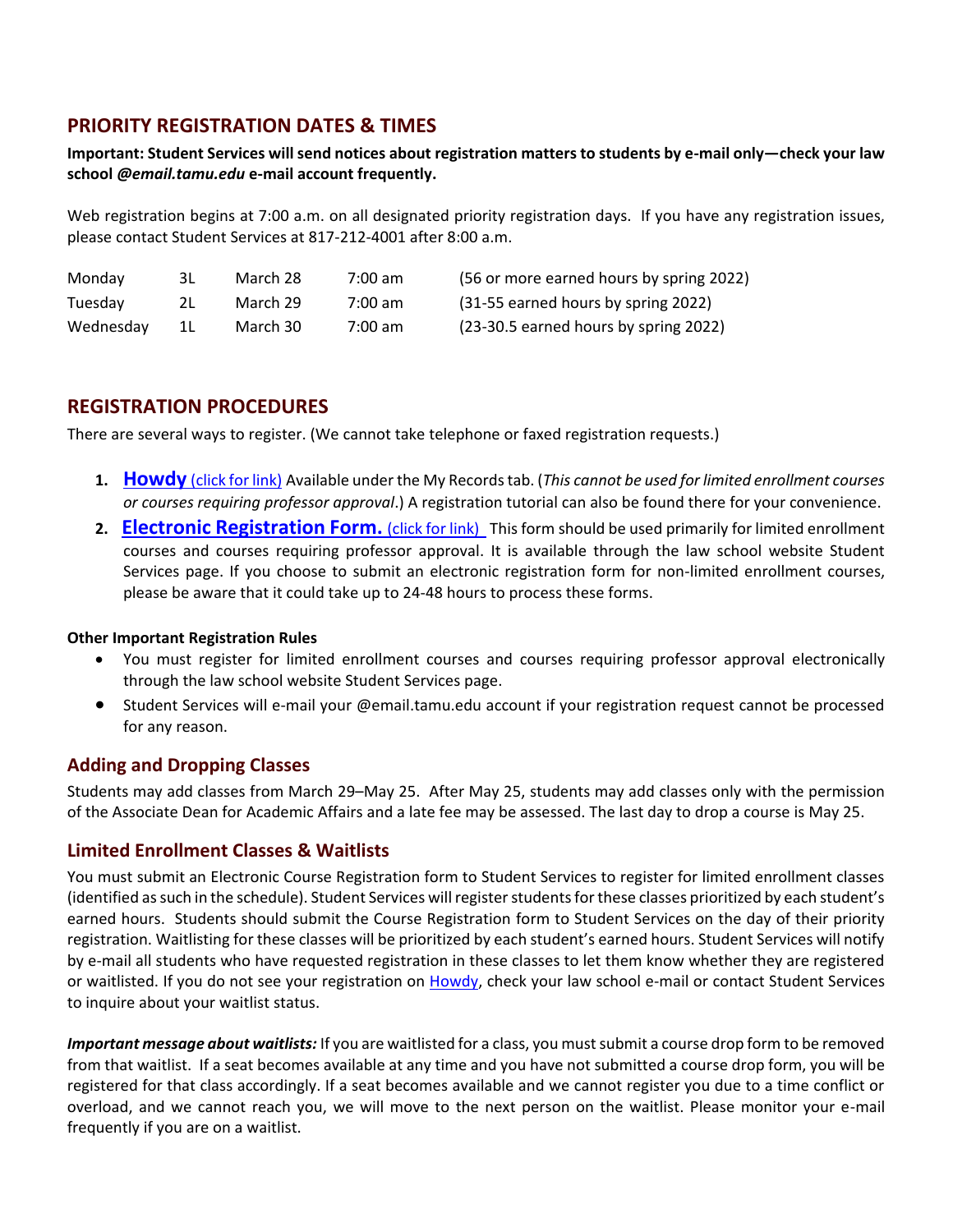#### <span id="page-4-0"></span>**Enrollment Limits and Enrollment Certification**

Full-time students may take up to 8 credit hours. Part-time students may take up to 6 credit hours. The Associate Dean for Academic Affairs must approve requests for overloads. Such requests are granted only under exceptional circumstances. Students must enroll in a minimum of four credits to be eligible for financial aid.

Students who work more than 20 hours a week may take no more than 6 credit hours, including non-classroom courses such as externship. Students enrolled in more than 6 credit hours must certify that they are not employed more than 20 hours per week. Students who increase employment hours during the term must decrease their academic load to part time.

#### <span id="page-4-1"></span>**Externship Applications and Registration**

There are opportunities part-time and full-time, both locally and nationally. Students can obtain a part-time placement in any field of practice and a residency (full-time) placement in any field of practice (excluding those in law firms) or can specialize in public policy. Please visit the [Externship website](https://law.tamu.edu/current-students/experiential-education/externship-programs2) page for additional information about externships.

Students registering for their first externship experience will enroll in the Externship course and attend the corresponding seminar. Students registering for a second externship will register for Externship II and participate in both group and individual meetings with their faculty supervisor.

- [Application Required.](https://law.tamu.edu/current-students/academics/centers-clinics-programs/externship-program/general-externship-program/application-process-apply/application) Deadline to apply for part-time summer externships: May 1. Students interested must apply by deadline even if placement is not confirmed.
- Prerequisites: At least 29 completed hours; no honor code violations.
- This is a Pass/Fail course.
- This course counts toward the experiential requirement.

#### <span id="page-4-2"></span>**Distance Education Learning (online)**

**A student may not earn more than a total of 30 credit hours toward the J.D. degree for approved distance education courses. All distance education courses have a prerequisite of one year in law school in the full-time or part-time program in addition to any other prerequisite.**

**Students are expected to meet basic technology requirements to successfully participate in an online course. Failure to meet these requirements may result in problems accessing the course materials. It is the student's responsibility to ensure all requirements are met prior to the start of the course. Students are expected to know how to manage computer issues and to have reliable technologies to fulfill course requirements. An up–to-date PC or Mac-based computer, a working webcam, and access to high-speed internet is required. Please see the University's [minimum](https://it.tamu.edu/services/academics-and-research/teaching-and-learning-tools/computer-requirements/)  computer [requirements](https://it.tamu.edu/services/academics-and-research/teaching-and-learning-tools/computer-requirements/) for more information.**

Courses delivered online may be either synchronous or asynchronous. Synchronous online classes require students and instructors to be online at the same time. Lectures, discussions, chats, etc. occur at a specific time. All students must be online at that specific hour in order to participate.

With asynchronous online courses, lectures, assignments, and other materials are posted online and students may access the material at any time, although the instructor generally sets a definite time period in which students may participate in each online class.

Hybrid courses (also known as blended courses) include both face-to-face classroom meetings and an online component. The online component may be either synchronous or asynchronous.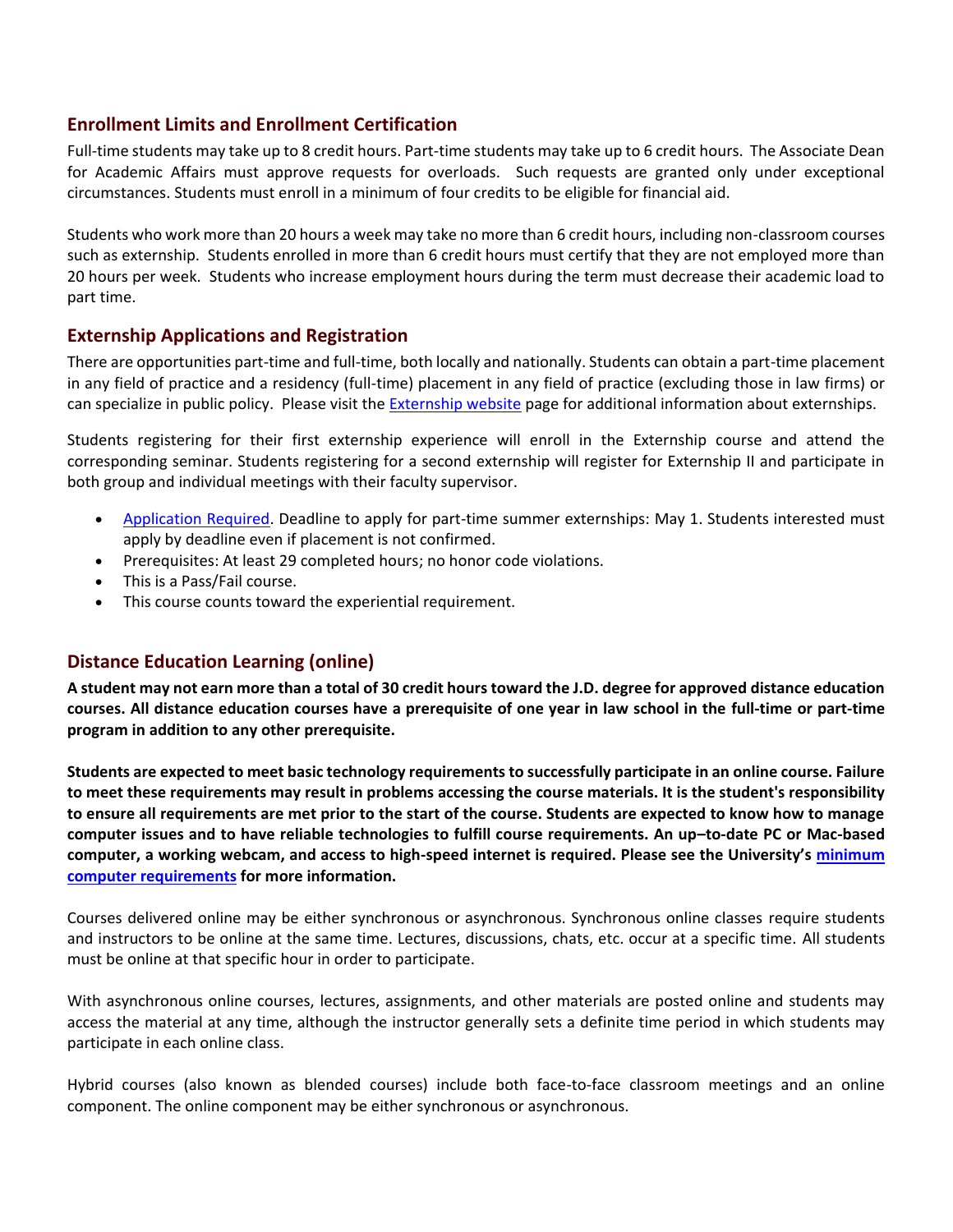#### <span id="page-5-0"></span>**Independent Study**

Independent Study is a one-credit course graded on a pass/fail basis. To receive credit, the student must spend at least 60 hours during the semester in which the student enrolls in Independent Study. Students are responsible for keeping a log of their hours and submitting the log to the supervising faculty member at the end of the semester.

A student may satisfy an independent study by researching and writing a paper of at least 10 pages or reading materials assigned by the sponsoring faculty member. Assigned readings must relate to a particular theme, and the student must produce either a single descriptive paper illustrating a thorough understanding of the subject or a series of papers summarizing the contents of the assigned reading materials. A student may earn no more than two credits through Independent Study.

Students may not enroll in an Independent Study without the consent of a faculty sponsor, who must be a full-time faculty member. The Associate Dean for Academic Affairs may approve Independent Study credit with an adjunct faculty member if a full-time faculty member acts as a co-sponsor for the student and reviews the student's work product.

#### <span id="page-5-1"></span>**Changing Status (Part-Time or Full Time)**

Students who have not completed their lockstep courses may change status only under the conditions set out in Academic Standard 11.1 found in the *[Student Handbook](http://law.tamu.edu/docs/default-source/current-students/Student-Handbook-15-16-8feb16.pdf?sfvrsn=2)*. *Students who have completed their lockstep classes may change status only with the approval of the Associate Dean for Academic Affairs before registration for the semester or session in which the change would be effective.*

#### <span id="page-5-2"></span>**Cancellation of Classes**

Classes may be cancelled for low enrollment. This decision is made by the Associate Dean of Academic Affairs.

#### <span id="page-5-3"></span>**Pass/Fail Election**

Students must designate the election of the pass/fail option by submitting an [Electronic](http://law.tamu.edu/Resources/StudentResources/Pass-FailRequest.aspx) or [Paper](http://law.tamu.edu/docs/default-source/registrar-documents/pass-fail-form_fillable.pdf?sfvrsn=6) Pass/Fail Request Form to Student Services **no later than Friday, May 27, 2022**. You will not be able to elect the pass/fail option when you register online. You must obtain the pass/fail election form from Student Services or the law school web site and submit the completed form to Student Services. To preserve anonymity, students must not communicate a pass/fail election to the professor.

A student may not elect to take a lockstep course, a required course, a course taken to satisfy a rigorous writing requirement, a course taken to satisfy the upper-level experiential requirement, or a course taken to satisfy the requirements for a concentration program on a Pass/Fail basis, unless the course is offered only on a Pass/Fail basis.

Student Services must first verify your eligibility for pass/fail credit. Please review section 8.5 of the law school's Academic Standards found in the *[Student Handbook](http://law.tamu.edu/docs/default-source/current-students/Student-Handbook-15-16-8feb16.pdf?sfvrsn=2)* for rules and limitations on pass/fail credits.

Students may count up to 18 credit hours earned in courses graded on a pass-fail basis towards the total numbers of hours required for graduation and, within those 18 hours, may elect to take up to 3 credit hours of letter-graded courses pass-fail. To receive a P in these elected courses, student will need to receive a C or better. A student who receives below a C will receive the actual grade earned. This does not apply to courses graded only pass/fail. Please note that courses graded on a pass/fail basis in spring 2020 are not included in the overall limit on pass/fail hours.

#### <span id="page-5-4"></span>**Attendance Policy**

Students are advised to review section 5 of the law school Academic Standards found in th[e Student Handbook](http://law.tamu.edu/docs/default-source/current-students/Student-Handbook-2020-2021-8-14-20.pdf?sfvrsn=2) for the complete attendance policy.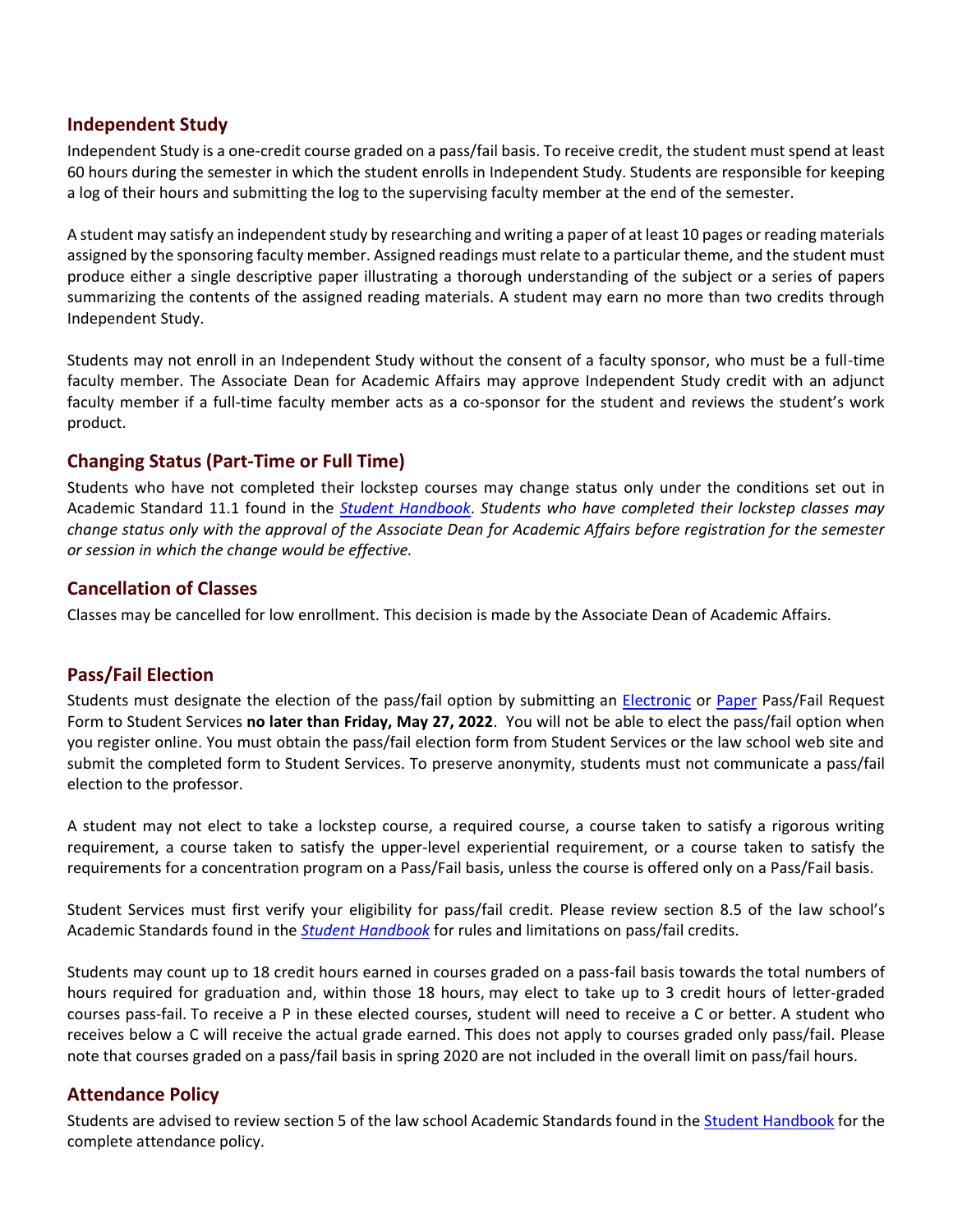The Law School requires regular and punctual class attendance by all students in all courses taken for credit. Students are expected to adhere to the attendance requirements set forth in Section 5.2 in the *[Student Handbook](http://law.tamu.edu/docs/default-source/current-students/Student-Handbook-15-16-8feb16.pdf?sfvrsn=2)*. for lockstep courses, law clinics, externships and condensed format classes. For all other classes, a faculty member may adopt a more specific attendance requirement by communicating that requirement, including any potential penalties for failing to regularly and punctually attend class, in writing in the course syllabus which will be provided to students no later than the first day of classes.

Class work is essential to the educational program at the Law School, and student participation is expected in all courses. The expectation for class participation of students is separate and independent from attendance. Thus, faculty have the discretion to impose grade reduction or other appropriate sanctions for failing to meaningfully participate in classroom work.

**Externships**: All externship seminars require regular attendance in a classroom component which will meet every week for 7 weeks during the summer session. Students enrolled in a 7-week externship that meets once per week may not miss more than 1 seminar class. Once a student has missed more than 1 class they will be withdrawn from the externship and a failing grade will be issued.

**Condensed Format Courses**: Special attendance requirements for condensed format courses are explained in the description of the courses to which they apply. Due to the collaborative and condensed nature of courses scheduled for five or fewer total class meetings during the summer term, regular and punctual attendance for all class meetings is mandatory. A student who is absent in a condensed format course for any reason will be withdrawn from that course, will have a W entered on his or her transcript, and will not receive credit for the course.

#### **Official days and times for make-ups for cancelled classes:**

| All day classes     | Monday-Friday  | 12:00 noon |
|---------------------|----------------|------------|
| All evening classes | Friday evening |            |

These are the official make-up times. An absence from a make-up scheduled during the official make-up time IS counted toward the maximum number of allowable absences for the class. An absence from a make-up scheduled at a time other than the official make-up time IS NOT counted.

#### <span id="page-6-0"></span>**Tuition and Fee Refund Policy**

The tuition and refund policy can be found on the Current Students page of the law school website. Click [here](http://law.tamu.edu/current-students/financial-aid/tuition) to view the policy. Please contact Student Business Services at 817-212-4081 with any additional questions.

**Warning:** If you drop a summer session class you may no longer be eligible for financial aid. Contact the financial aid office at 817-212-4090 for more information.

# <span id="page-6-1"></span>**CREDIT HOUR POLICY**

 $\overline{\phantom{a}}$ 

*A complete copy of the law school's [credit hour policy](http://law.tamu.edu/docs/default-source/registrar-documents/credit-hour-policy-revised-jan2019.pdf) is available on the law school's website. The following excerpt summarizes the relevant provisions of the credit hour policy for this term.*

The Law School adheres to the federal<sup>1</sup> and ABA<sup>2</sup> definitions of a credit hour. ABA Standard 310(b) provides:

A "credit hour" is an amount of work that reasonably approximates:

<sup>1</sup> 34 C.F.R. § 600.2 (2015), Regulations of the Offices of the Department of Education

<sup>2</sup> ABA Standards and Rules of Procedure for Approval of Law Schools (2018-2019), Standard 310(b)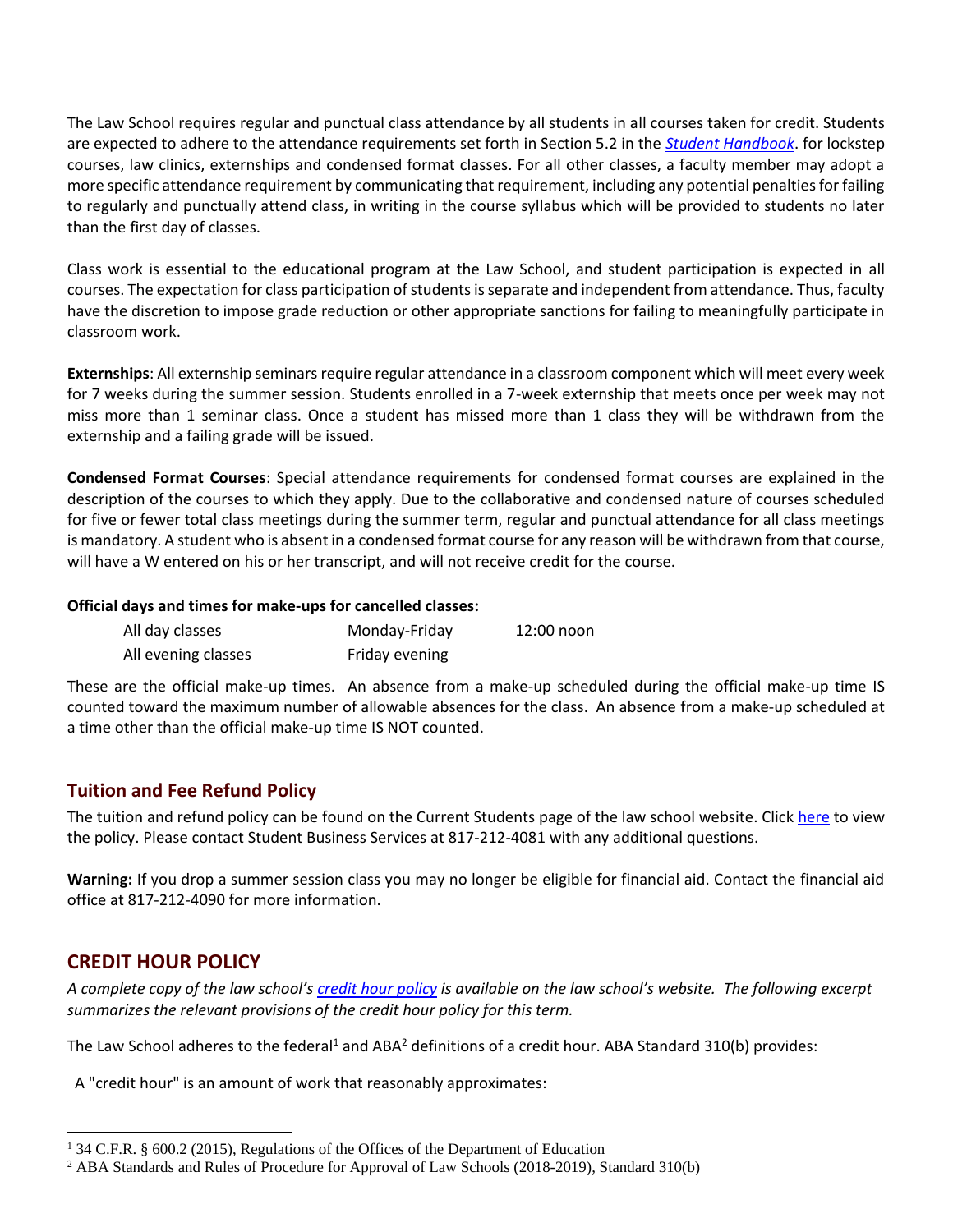(1) not less than one hour of classroom or direct faculty instruction<sup>3</sup> and two hours of out-of-class student work $4$  per week for fifteen weeks, or the equivalent amount of work over a different amount of time; or

(2) at least an equivalent amount of work as required in subparagraph (1) of this definition for other academic activities as established by the institution, including simulation, field placement, clinical, co-curricular, and other academic work leading to the award of credit hours.<sup>5</sup>

The academic calendar at the Law School includes two fifteen-week semesters, the fall and spring terms, each of which includes a one week reading period/break from classes, and a two-week examination period. The summer term includes one seven week class session and a one-week examination period. The winter session is a one-week term with an examination, paper or project.

#### <span id="page-7-0"></span>**Credit for Classroom Instruction**

Students are required to complete 90 credit hours to graduate. Each hour of classroom credit is based on at least 50 minutes of direct faculty instruction. For each credit hour of classroom instruction, students shall spend, on average, a minimum of 2 hours (based on a 60-minute hour) on out-of-class work during the semester. Clinics and externship hours are calculated differently. See below for further explanation on the credit hour policy for clinics and externships.

#### <span id="page-7-1"></span>**Summer Term**

A four-credit course will ordinarily meet for 400 minutes each week for 7 weeks, followed by an examination period. Students are expected to spend, on average, a minimum of 16 hours on out-of-class work per week during the term.

A three-credit course will ordinarily meet for 300 minutes each week for 7 weeks, followed by an examination period. Students are expected to spend, on average, a minimum of 12 hours on out-of-class work per week during the term.

A two-credit course will ordinarily meet for 200 minutes each week for 7 weeks, followed by an examination period Students are expected to spend, on average, a minimum of 8 hours on out-of-class work per week during the term.

A one-credit course will ordinarily meet for 100 minutes each week for 7 weeks, followed by an examination period. Students are expected to spend, on average, a minimum of 4 hours on out-of-class work per week during the term.

If a class does not meet every week or does not have an examination, an equivalent amount of time will be allocated during the term to direct classroom instruction and student out-of-class work per week.

For distance education classes, students are expected to spend an equivalent amount of time for direct classroom instruction on activities involving course instruction – attending synchronous class sessions, viewing class lectures, completing and reading discussion board posts, completing weekly assessments and attending weekly office hours. In addition, for each credit hour of course instruction, students shall spend, on average, a minimum of 4 hours (based on a 60-minute hour) on out-of-class work during the semester, such as completing assigned readings, reviewing class notes, studying for any quizzes and exams and completing any written projects or assignments.

#### <span id="page-7-2"></span>**Credit for Externships**

 $\overline{\phantom{a}}$ 

Each Law School externship placement includes a classroom component. The amount and level of credit awarded in each externship placement depends on the amount of time allocated to the classroom component and to student extern work. Depending on the extern placement, students will spend at least 42.5 hours in and out-of-class during the

<sup>&</sup>lt;sup>3</sup> "... fifty minutes suffices for one hour of classroom or direct faculty instruction." Interpretation 310-1, ABA Standards and Rules of Procedure for Approval of Law Schools (2021-2022).

<sup>&</sup>lt;sup>4</sup> "An 'hour' for out-of-class student work is sixty minutes." Interpretation 310-1, ABA Standards and Rules of Procedure for Approval of Law Schools (2021-2022).

<sup>5</sup>ABA Standards and Rules of Procedure for Approval of Law Schools (2021-2022), Standard 310(b)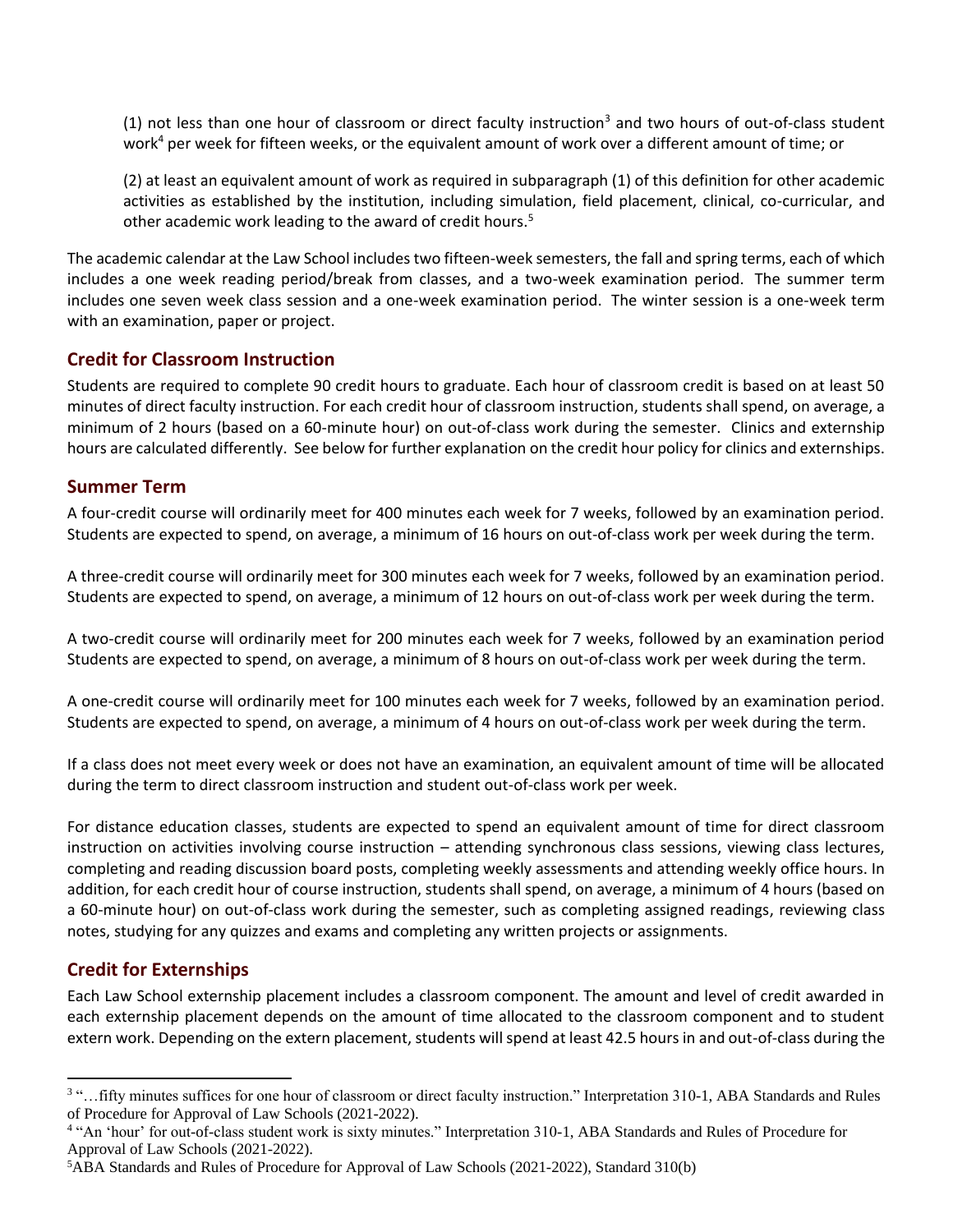term for each hour of academic credit earned. Students are responsible for keeping a log of their hours for review by a faculty member at the end of each semester.

Students enrolled in externships for the first time must attend a seminar. Students enrolled in externships for a second time must attend individual and group meetings led by the Externship Program Director. Please see registration materials for the externship seminar or meeting schedule.

Students enrolled in an externship must devote, on average, the following hours of out-of-class work for the externship placement per week:

| <b>No. of Credits</b> | <b>Hours at Placement</b> |
|-----------------------|---------------------------|
| 1 credit              | 12 hours (over 7 weeks)   |
| 2 credits             | 12 hours (over 7 weeks)   |
| 3 credits             | 18 hours (over 7 weeks)   |
| 4 credits             | 23 hours (over 7 weeks)   |

<span id="page-8-0"></span>Travel time does not count for hours. Academic credit is awarded on a pass/fail basis.

#### **Credit for Independent Study**

Students enrolled in Independent Study are eligible to receive one hour of academic credit for performing at least 60 hours on the assignment during the term in which the student is enrolled. Students are responsible for keeping a log of their hours and submitting the log to the supervising faculty member at the end of the semester. Academic credit is awarded on a pass/fail basis.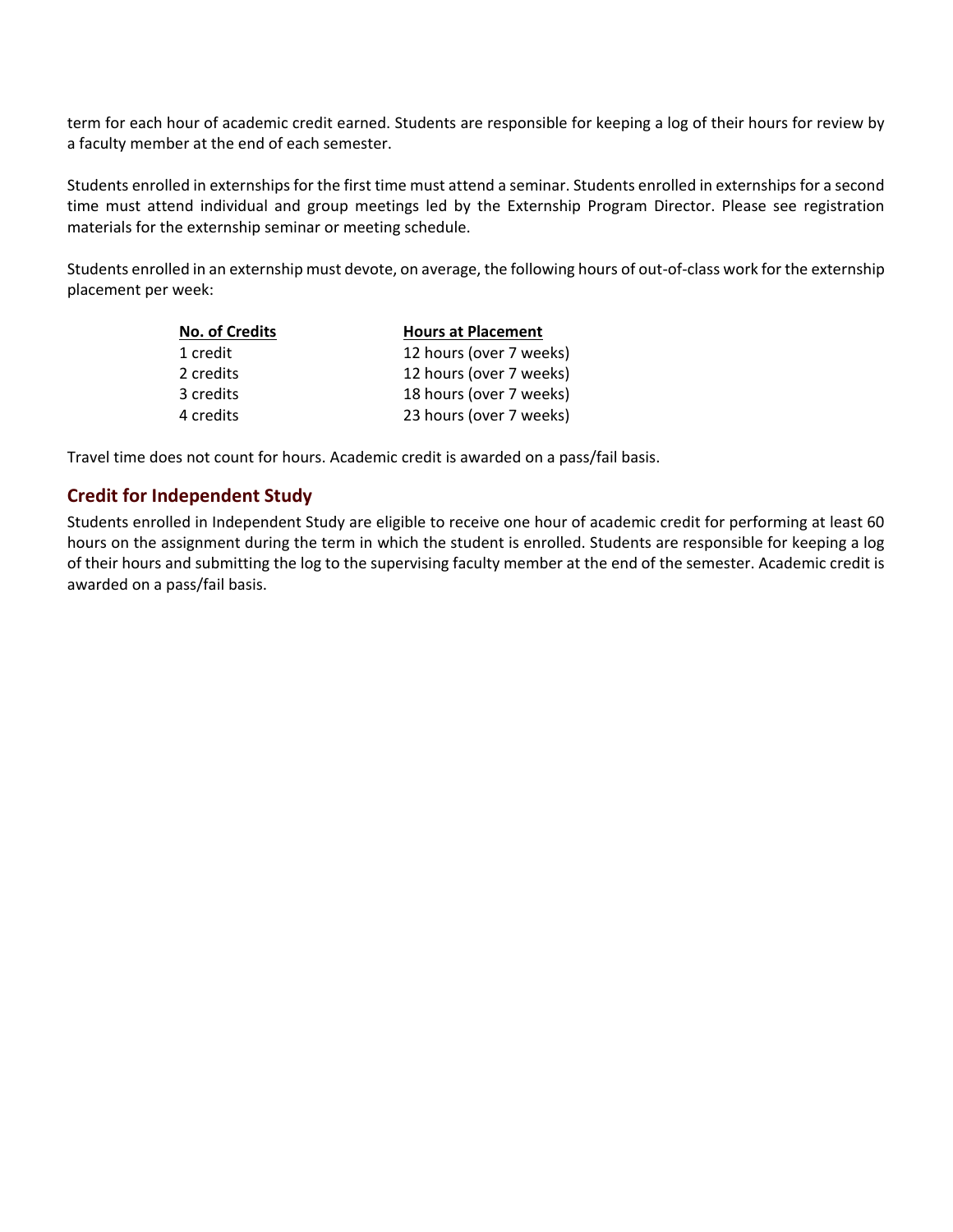# <span id="page-9-0"></span>**JURIS DOCTOR REQUIREMENTS**

*J.D. students are advised to consult the [Student Handbook](http://law.tamu.edu/docs/default-source/current-students/Student-Handbook-2016-17.pdf?sfvrsn=2) for the applicable academic standards governing the students' graduation requirements at the law school. The following summary provides guidance to students based on the requirements set forth in the Student Handbook, but is not a substitute for the official requirements contained in the Student Handbook.*

No required courses may be elected as pass/fail.

#### <span id="page-9-1"></span>**Lockstep Classes**

**The lockstep courses for students who began law school in or after fall 2017 are**: ADR Survey; Civil Procedure; Contracts; Criminal Law; LARW I & II; Legislation & Regulation; Professional Identity; Property; and Torts. Please see the *[Student Handbook](http://law.tamu.edu/docs/default-source/current-students/Student-Handbook-2017-18-8nov17.pdf)* for a more detailed explanation of the sequence of the lockstep curriculum.

#### <span id="page-9-2"></span>**Upper Level Requirements for Graduation**

**Students who began law school in or after fall 2017 must successfully complete these upper-level courses during their second year of law school and before graduation:**

- Constitutional Law
- **•** Professional Responsibility

In addition, students who began law school in or after fall 2017 must successfully complete a LARW III course before graduation. Please see the *[Student Handbook](http://law.tamu.edu/docs/default-source/current-students/Student-Handbook-2017-18-8nov17.pdf)* for a more detailed explanation of the upper level requirements for graduation.

#### <span id="page-9-3"></span>**Important Note on Upper Level Required Courses:**

#### **2021-2022 Academic Year**

For course rotations and to assist in your academic planning, please review "[Planning Your Course of Study](http://law.tamu.edu/current-students/academics/planning-your-course-of-study)," available on the law school website. (Please note that this document is updated in the spring of each year.) The document includes a listing of when advanced required and core courses will generally be offered by semester and division.

#### <span id="page-9-4"></span>**Experiential Requirement**

Students who began law school in or after fall 2017 must successfully complete a minimum of six hours of experiential coursework. As part of the six credit hours, students must successfully complete an approved externship or clinic that involves advising or representing one or more actual clients or serving as a third-party neutral.

#### **The following summer classes count toward the overall experiential requirement:**

 $\bullet$  Externship I & II (1-4)

#### **The following summer classes count toward the live client component of the overall experiential requirement:**

 $\bullet$  Externship I & II (1-4)

#### <span id="page-9-5"></span>**Rigorous Writing Requirement**

Students must satisfy the rigorous writing requirement by completing a law journal comment; or by taking a seminar, completing the required paper, and earning a grade of at least a B- on the paper. Please review section 3.4 of the law school's Academic Standards found in the *[Student Handbook](http://law.tamu.edu/docs/default-source/current-students/Student-Handbook-15-16-8feb16.pdf?sfvrsn=2)* for rules and limitations on the rigorous writing requirement.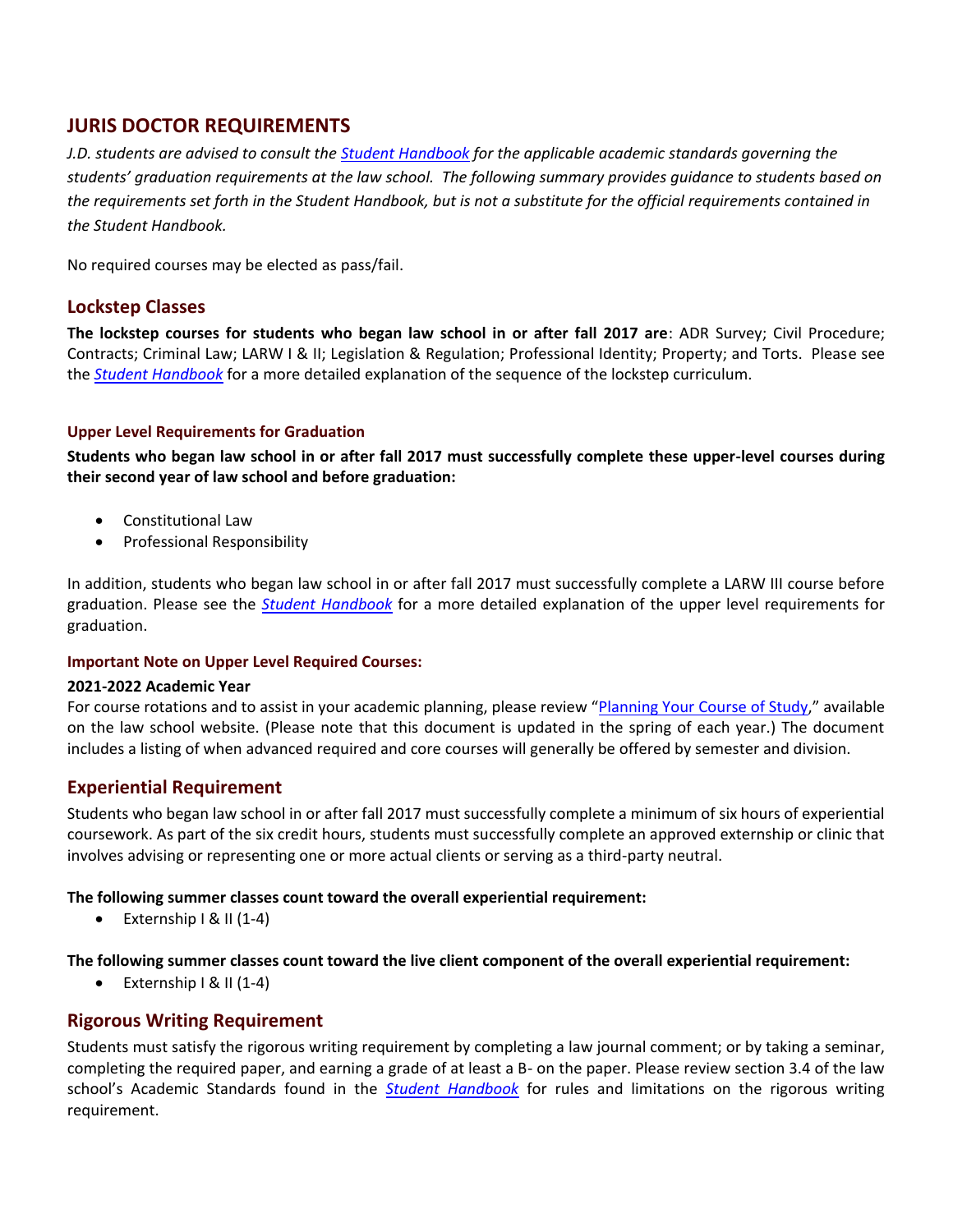### <span id="page-10-0"></span>**CONCENTRATION PROGRAMS**

A concentration is a specialized course of study analogous, in part, to a major in college. Earning a concentration is an official acknowledgment, and a representation to employers, that a student has developed a certain expertise in a particular area of the law.

Certificates of concentration will be available to students once they have satisfied the requirements for the applicable concentration program. Generally, each concentration requires a grade point average of at least 2.33 in at least 14-16 hours of related, qualifying courses. Questions about the law school's concentrations, including the course requirements for each, should be directed to the faculty supervisor for the particular concentration:

| <b>Business Law</b>                                                                 | <b>Professor William Magnuson</b> |  |
|-------------------------------------------------------------------------------------|-----------------------------------|--|
| <b>Criminal Law, Justice, &amp; Policy</b>                                          | <b>Professor Cynthia Alkon</b>    |  |
| <b>Dispute Resolution</b>                                                           | <b>Professor Nancy Welsh</b>      |  |
| <b>Energy Law</b>                                                                   | <b>Professor Gabriel Eckstein</b> |  |
| <b>Environmental Law</b>                                                            | <b>Professor Gabriel Eckstein</b> |  |
| <b>Estate Planning</b>                                                              | <b>Professor Terri Helge</b>      |  |
| <b>Family Law</b>                                                                   | <b>Professor Malinda Seymore</b>  |  |
| <b>Intellectual Property</b>                                                        | <b>Professor Peter Yu</b>         |  |
| <b>Public Policy (Domestic)</b>                                                     | <b>Professor Charlotte Ku</b>     |  |
| <b>Public Policy (International)</b>                                                | <b>Professor Charlotte Ku</b>     |  |
| <b>Tax Law</b>                                                                      | <b>Professor Gary Lucas</b>       |  |
| <b>Water Law</b>                                                                    | <b>Professor Gabriel Eckstein</b> |  |
| <b>Workplace Law</b>                                                                | <b>Professor Michael Green</b>    |  |
| Concentration requirements and applications can be found on the law school website. |                                   |  |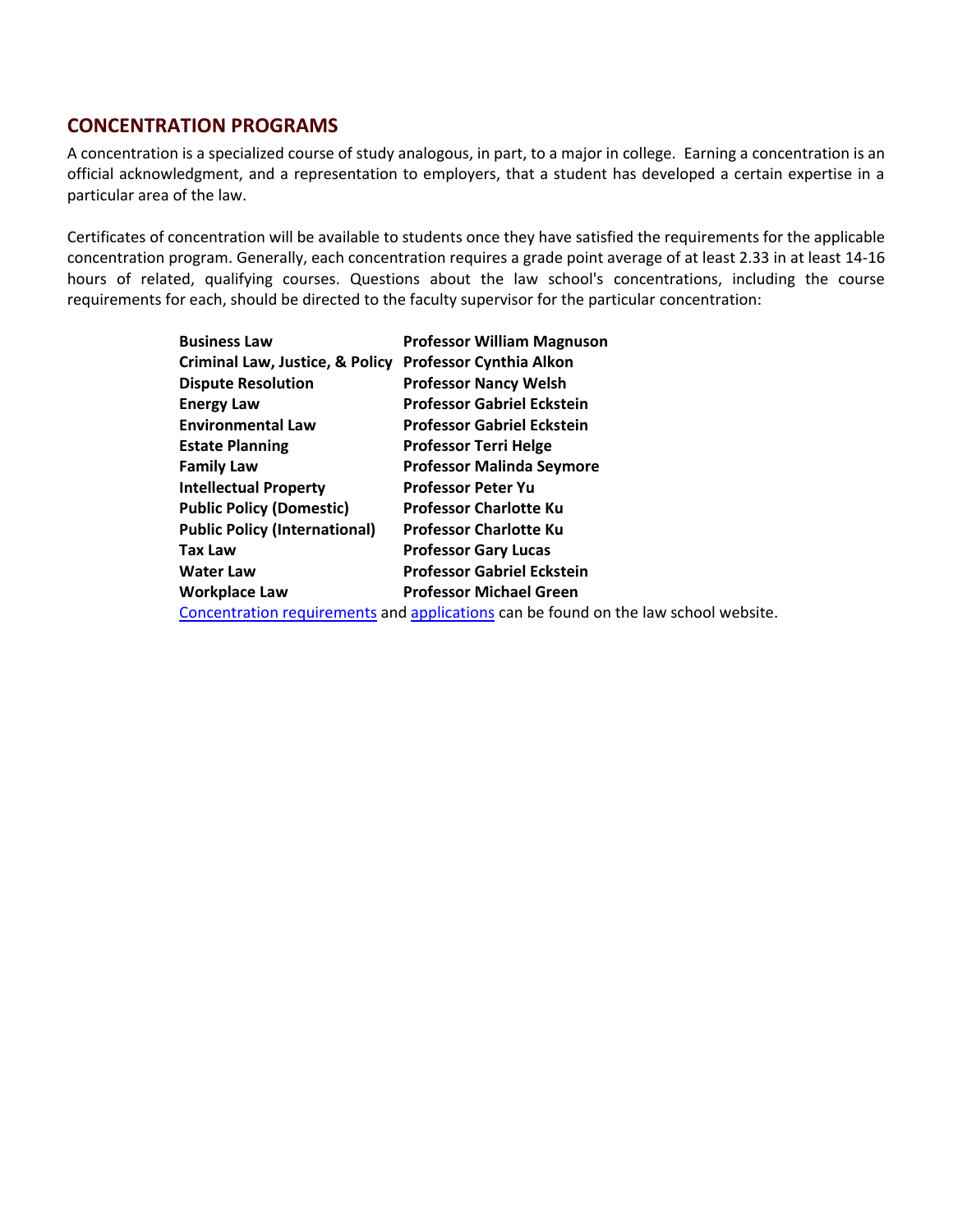# <span id="page-11-0"></span>**DISTANCE EDUCATION (ONLINE) COURSES**

Normally, a student may not earn more than a total of 30 credit hours toward the J.D. degree for approved distance education courses. The Law School received a variance from this distance education limitation due to the ongoing global pandemic for 2020-2021. Under this variance, none of the distance education courses offered in the 2020-2021 academic year will count towards a student's 30 credit hour limitation on distance education. All distance education courses have a prerequisite of one year in law school in the full-time or part-time program in addition to any other prerequisite.

Students are expected to meet [basic technology requirements](https://it.tamu.edu/services/academics-and-research/teaching-and-learning-tools/computer-requirements/) to successfully participate in an online course. Failure to meet these requirements may result in problems accessing the course materials. It is the student's responsibility to ensure all requirements are met prior to the start of the course.

Classes will be delivered online asynchronously and may include students from other law schools. With asynchronous online courses, lectures, assignments, and other materials are posted online and students may access the material at any time, although the instructor generally sets a definite time period in which students may participate in each online class. Registered students will receive orientation and training in how to participate in this course. Final exam will be online. Students will be graded according to the School of Law Academic Standards.

**Attendance requirements: All asynchronous distance education course activities run on a weekly schedule determined by the professor. Students have weekly deadlines to turn in assignments and to post in discussion boards. Students who have viewed each lecture in its entirety and met these weekly deadlines are counted as present. Students may miss no more than 1 weekly requirement (e.g. view each lecture in its entirety, participate substantively in the discussion boards, and submit weekly assignments) for completion of the course. Students with excessive absences will be withdrawn from the course and receive no credit. Please note failure to complete weekly requirements by the applicable deadline may also result in a grade penalty on the assignment, such as a grade reduction, loss of points or a zero on the assignment, as determined by the professor.**

#### **Business Associations**

| LAW-7056-601 | <b>CRN 29904</b>   |
|--------------|--------------------|
| 4 Credits    | Professor: Chatman |

Basic principles of varying business entities used to conduct ventures for profit; fundamental agency principles, partnerships, limited liability companies, and corporations; how business organizations are formed; powers and responsibilities of their respective partners, members, officers or directors; shareholder's rights and liabilities; primary focus on corporation and corporate law; includes pre-incorporation issues, the corporate formation process, and corporate capital and financing; business entity taxation concepts may be covered as well; foundational and practical knowledge of how business organizations work; assessing which type of business organization is best suited for a particular client's objectives; legal formalities necessary in forming said organization; understanding the rights, duties and obligations for those affiliated.

**Prerequisites:** One year of law school in the full-time or part-time program.

# **Corporate Finance (Special Topics)**

| LAW-7900-601 | <b>CRN 29905</b>   |
|--------------|--------------------|
| 3 Credits    | Professor: Morriss |

This course is designed to provide students with an understanding of the funding sources and the structure of corporate financial transactions. The course will focus on the tools necessary for a lawyer to render legal opinions in the financial sector; and will help students understand the finances behind transactions such as negotiating a merger, taking a client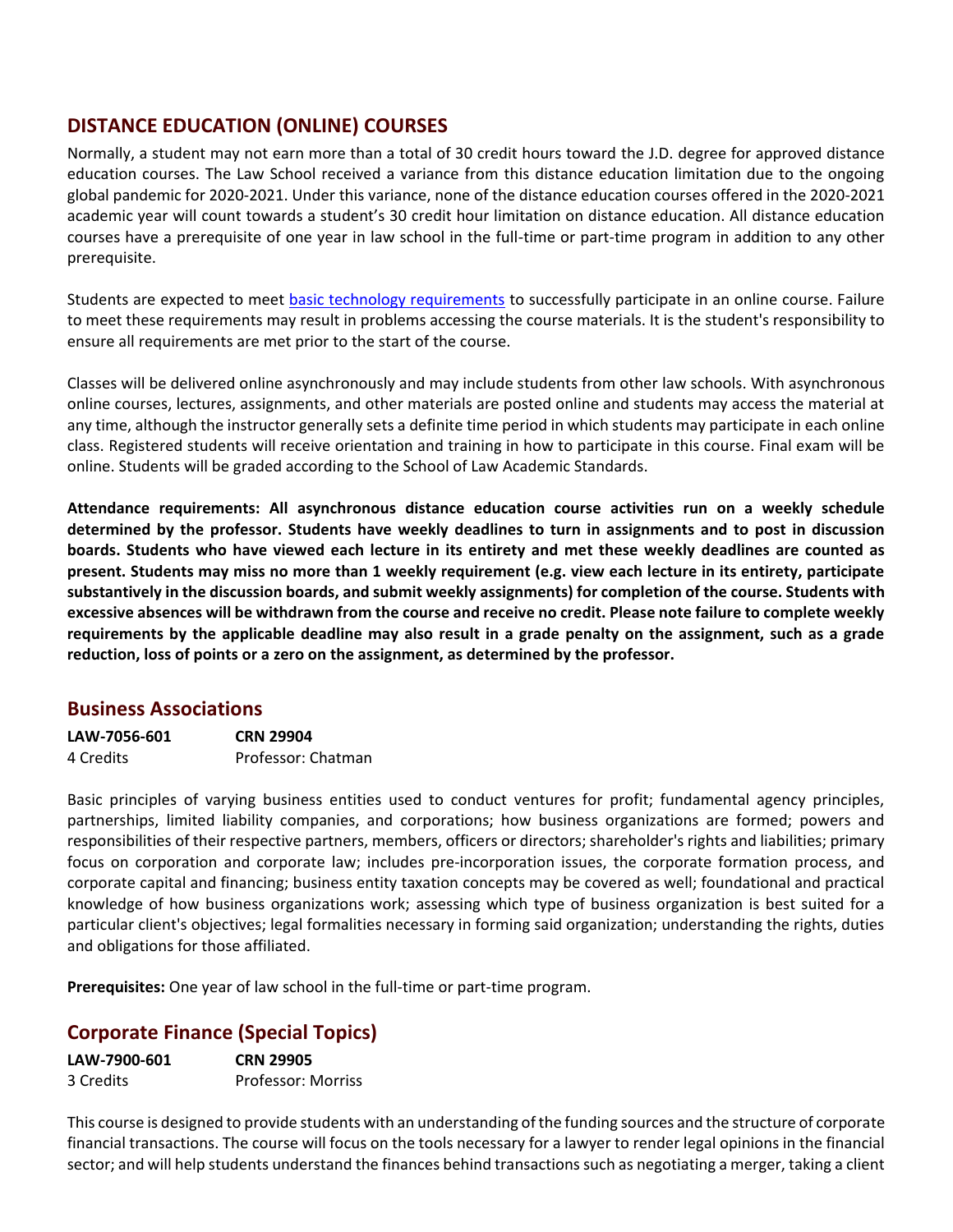private through a leveraged buyout (LBO) or public through an initial public offering (IPO), or securing capital for expansion or operations Topics covered include: valuation, debt securities, preferred stock, convertible securities, and distributions in respect of equity securities.

**Prerequisites:** One year of law school in the full-time or part-time program.

### **Criminal Procedure**

| LAW-7065-601 | <b>CRN 29906</b>  |
|--------------|-------------------|
| 3 Credits    | Professor: Wright |

Issues relating to constitutional constraints on the investigation and prosecution of criminal offenses.

**Prerequisites:** One year of law school in the full-time or part-time program.

#### **Evidence**

| LAW-7080-601 | <b>CRN 29907</b>     |
|--------------|----------------------|
| 4 Credits    | Professor: Wonsowicz |

This course examines the law of proof and focuses on the Federal Rules of Evidence. The language, purpose, and policies underlying the evidence rules are stressed throughout in order to make the rules meaningful, predictable, and functional. In addition to covering the substantive rules of evidence, this course will explore the use of the rules of evidence as a tactical device to develop the narrative of a case and to disrupt the opponent's narrative. Accordingly, the theme of this course is pragmatic, with a problem-based emphasis. The rules of evidence will be examined from an advocate's perspective in order to develop students' knowledge of what facts matter and how those facts can be proven.

**Prerequisites:** One year of law school in the full-time or part-time program.

#### **Family Law**

| LAW-7301-601 | <b>CRN 29910</b>  |
|--------------|-------------------|
| 3 Credits    | Professor: Wilson |

Study of legal problems related to the establishment, dissolution, reorganization, and evolving definitions of the family and family-like relationships in America; includes premarital arrangements, marriage (formal and informal), divorce, parent-child relationship, division of marital property, spousal and child support, domestic violence within the family, and same-sex unions.

**Prerequisites:** One year of law school in the full-time or part-time program.

#### **Healthcare Compliance**

| LAW-7321-601 | <b>CRN 29911</b>    |
|--------------|---------------------|
| 3 Credits    | Professor: Crossley |

Understanding the complexities of the healthcare compliance process from practical, business and legal perspectives; components of an effective compliance plan and program as well as the issues that arise in the implementation and administration of a compliance plan; discover the many roles the compliance staff fulfill in encouraging compliance with laws, regulations and ethical principles and gain familiarity with some of the more significant issues that arise when allegations of noncompliance come to the attention of the federal and state governments.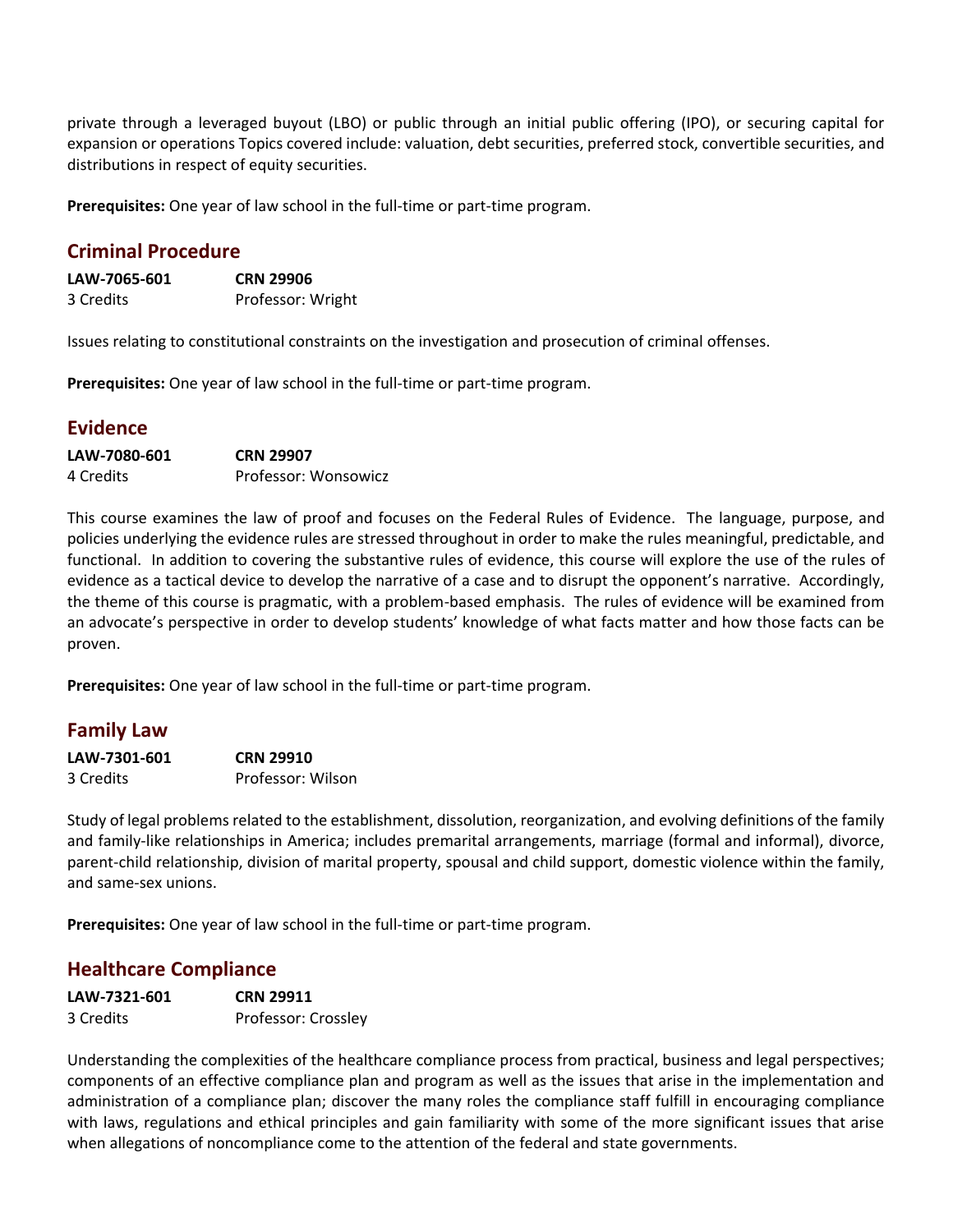**Prerequisites:** One year of law school in the full-time or part-time program.

#### **National Security Law**

| LAW-7437-601 | <b>CRN 29912</b>  |  |  |  |
|--------------|-------------------|--|--|--|
| 3 Credits    | Professor: Guiora |  |  |  |

Examination of criminal and civil statutes, Supreme Court cases, executive orders and government policies that impact U.S. national security; relevant to prosecutors, criminal defense attorneys and lawyers representing state and federal agencies, law enforcement, technology companies, as well as individuals served by these entities.

**Prerequisites:** One year of law school in the full-time or part-time program.

#### **Secured Transactions**

| LAW-7488-601 | <b>CRN 29913</b>   |  |  |  |
|--------------|--------------------|--|--|--|
| 3 Credits    | Professor: Henning |  |  |  |

This course examines the rules governing transactions in which personal property and fixtures are used as collateral to secure an obligation. The primary source of authority is Article 9 of the Uniform Commercial Code, but students will also be introduced to other applicable laws, including primarily the U.S. Bankruptcy Code. This body of law addresses not only the rights of the debtor and creditor inter se but also the rights of third parties with an interest in the collateral.

**Prerequisites:** One year of law school in the full-time or part-time program.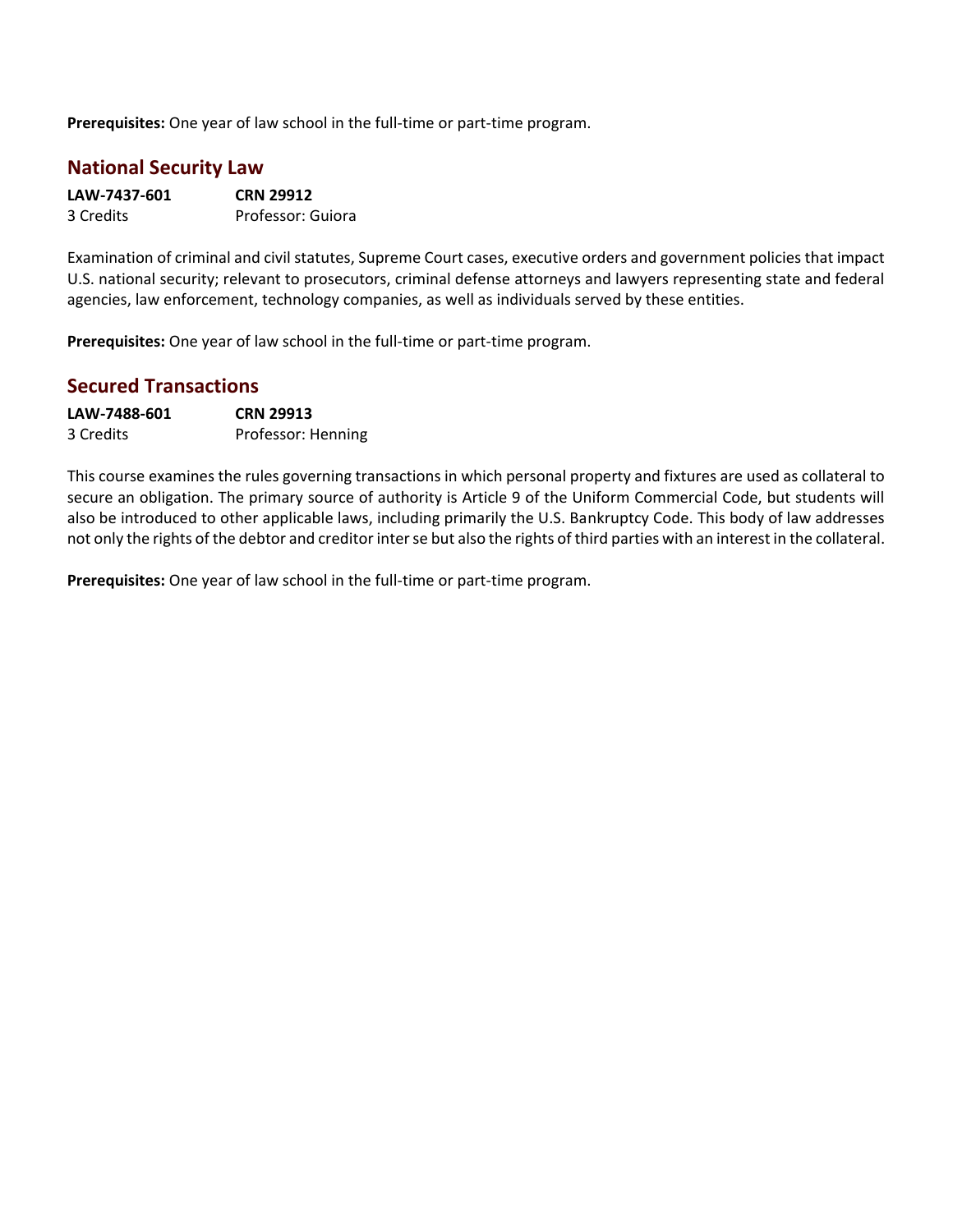# <span id="page-14-0"></span>**SPECIAL TOPICS COURSE DESCRIPTIONS**

# **Corporate Finance (Special Topics)**

**LAW-7900-601 CRN 29905** 3 Credits Professor: Morriss

This course is designed to provide students with an understanding of the funding sources and the structure of corporate financial transactions. The course will focus on the tools necessary for a lawyer to render legal opinions in the financial sector; and will help students understand the finances behind transactions such as negotiating a merger, taking a client private through a leveraged buyout (LBO) or public through an initial public offering (IPO), or securing capital for expansion or operations Topics covered include: valuation, debt securities, preferred stock, convertible securities, and distributions in respect of equity securities.

**Prerequisites:** One year of law school in the full-time or part-time program.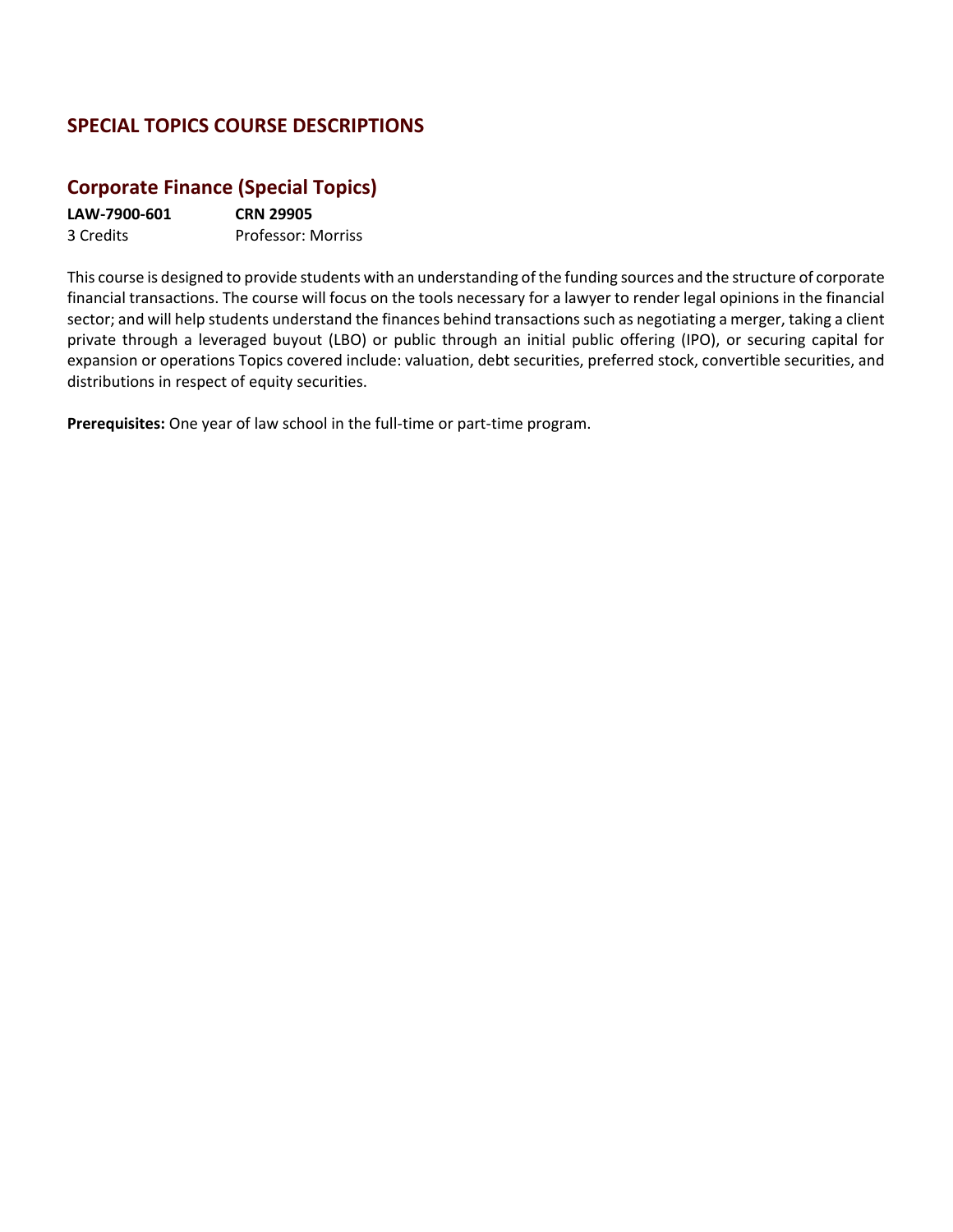#### <span id="page-15-0"></span>**COURSE LISTINGS**

| <b>COURSE TITLE</b>                                                                                                     | <b>CRN</b>                                                                                                    | <b>CREDITS</b> | <b>DAYS</b> | <b>START</b><br><b>TIME</b> | <b>END</b><br><b>TIME</b> | <b>PROFESSOR</b>                                                                                                        |  |  |
|-------------------------------------------------------------------------------------------------------------------------|---------------------------------------------------------------------------------------------------------------|----------------|-------------|-----------------------------|---------------------------|-------------------------------------------------------------------------------------------------------------------------|--|--|
| <b>ADVANCED LEGAL RESEARCH BOOTCAMP</b>                                                                                 |                                                                                                               |                |             |                             |                           |                                                                                                                         |  |  |
| LAW-7125-601                                                                                                            | <b>CRN TBA</b>                                                                                                | 1 credit       | $M-F^*$     | 1:00 PM                     | 3:30 PM                   | Burress, Goodman, Hall,                                                                                                 |  |  |
| Prerequisite: LARW I & LARW II.                                                                                         |                                                                                                               |                |             |                             |                           | & Rowlett                                                                                                               |  |  |
| *Condensed Schedule: May 9-13.                                                                                          |                                                                                                               |                |             |                             |                           |                                                                                                                         |  |  |
| Limited enrollment course. No Howdy registration.                                                                       |                                                                                                               |                |             |                             |                           |                                                                                                                         |  |  |
|                                                                                                                         | Attendance Requirements: Students must attend the entire classroom component to earn credit in the course. An |                |             |                             |                           |                                                                                                                         |  |  |
| absence for any reason will result in administrative withdrawal from the course.                                        |                                                                                                               |                |             |                             |                           |                                                                                                                         |  |  |
| <b>BUSINESS ASSOCIATIONS</b>                                                                                            |                                                                                                               |                |             |                             |                           |                                                                                                                         |  |  |
| LAW-7056-601                                                                                                            | <b>CRN 29904</b>                                                                                              | $\overline{4}$ | Online      | N/A                         | N/A                       | Chatman                                                                                                                 |  |  |
| Prerequisite: One year of law school in the full-time or part-time program.                                             |                                                                                                               |                |             |                             |                           |                                                                                                                         |  |  |
|                                                                                                                         |                                                                                                               |                |             |                             |                           | Online Schedule: May 23-July 12. This class will be delivered asynchronously over 7 weeks and will include students     |  |  |
|                                                                                                                         |                                                                                                               |                |             |                             |                           | from other law schools. Registered students will receive orientation and training in how to participate in this course. |  |  |
| Final Exam: Online July 14-17.                                                                                          |                                                                                                               |                |             |                             |                           |                                                                                                                         |  |  |
| Attendance Requirements: See the <b>Online Courses</b> section for more information.                                    |                                                                                                               |                |             |                             |                           |                                                                                                                         |  |  |
|                                                                                                                         |                                                                                                               |                |             |                             |                           |                                                                                                                         |  |  |
| <b>CORPORATE FINANCE (SPECIAL TOPICS)</b>                                                                               |                                                                                                               |                |             |                             |                           |                                                                                                                         |  |  |
| LAW-7900-601                                                                                                            | <b>CRN 29905</b>                                                                                              | 3 credits      | Online      | N/A                         | N/A                       | Morriss                                                                                                                 |  |  |
| Prerequisite: One year of law school in the full-time or part-time program.                                             |                                                                                                               |                |             |                             |                           |                                                                                                                         |  |  |
|                                                                                                                         |                                                                                                               |                |             |                             |                           | Online Schedule: May 23-July 12. This class will be delivered asynchronously over 7 weeks and will include students     |  |  |
|                                                                                                                         |                                                                                                               |                |             |                             |                           | from other law schools. Registered students will receive orientation and training in how to participate in this course. |  |  |
| Final Exam: Online July 14-17.                                                                                          |                                                                                                               |                |             |                             |                           |                                                                                                                         |  |  |
| Attendance Requirements: See the <b>Online Courses</b> section for more information.                                    |                                                                                                               |                |             |                             |                           |                                                                                                                         |  |  |
|                                                                                                                         |                                                                                                               |                |             |                             |                           |                                                                                                                         |  |  |
| <b>CRIMINAL PROCEDURE</b>                                                                                               |                                                                                                               |                |             |                             |                           |                                                                                                                         |  |  |
| LAW-7065-601                                                                                                            | <b>CRN 29906</b>                                                                                              | 3 credits      | Online      | N/A                         | N/A                       | Wright                                                                                                                  |  |  |
| Prerequisite: One year of law school in the full-time or part-time program.                                             |                                                                                                               |                |             |                             |                           |                                                                                                                         |  |  |
|                                                                                                                         |                                                                                                               |                |             |                             |                           | Online Schedule: May 23-July 12. This class will be delivered asynchronously over 7 weeks and will include students     |  |  |
|                                                                                                                         |                                                                                                               |                |             |                             |                           | from other law schools. Registered students will receive orientation and training in how to participate in this course. |  |  |
| Final Exam: Online July 14-17.                                                                                          |                                                                                                               |                |             |                             |                           |                                                                                                                         |  |  |
| Attendance Requirements: See the <i>Online Courses</i> section for more information.                                    |                                                                                                               |                |             |                             |                           |                                                                                                                         |  |  |
|                                                                                                                         |                                                                                                               |                |             |                             |                           |                                                                                                                         |  |  |
| <b>EVIDENCE</b>                                                                                                         |                                                                                                               |                |             |                             |                           |                                                                                                                         |  |  |
| LAW-7080-601                                                                                                            | <b>CRN 29907</b>                                                                                              | 4 credits      | Online      | N/A                         | N/A                       | Wonsowicz                                                                                                               |  |  |
| Prerequisite: One year of law school in the full-time or part-time program.                                             |                                                                                                               |                |             |                             |                           |                                                                                                                         |  |  |
| Online Schedule: May 23-July 12. This class will be delivered asynchronously over 7 weeks and will include students     |                                                                                                               |                |             |                             |                           |                                                                                                                         |  |  |
| from other law schools. Registered students will receive orientation and training in how to participate in this course. |                                                                                                               |                |             |                             |                           |                                                                                                                         |  |  |
| Final Exam: Online July 14-17. Attendance Requirements: See the <i>Online Courses</i> section for more information.     |                                                                                                               |                |             |                             |                           |                                                                                                                         |  |  |
|                                                                                                                         |                                                                                                               |                |             |                             |                           |                                                                                                                         |  |  |
| <b>EXTERNSHIP</b>                                                                                                       |                                                                                                               |                |             |                             |                           |                                                                                                                         |  |  |
| LAW-7835-601                                                                                                            | <b>CRN 29908</b>                                                                                              | 2-4 credits    | $T^*$       | 3:40 PM                     | 5:10 PM                   | Becker                                                                                                                  |  |  |
|                                                                                                                         |                                                                                                               |                |             |                             |                           | *All seminar classes for Externship will be delivered online synchronously. Additional synchronous online class         |  |  |

**meetings held on Monday, May 23 and Wednesday, May 25 from 3:40-5:10 pm.** 

Prerequisite: At least 29 completed hours; no honor code violations. Pass/Fail course.

Professor approval required; **no Howdy registration**.

This course counts toward the experiential and live client component requirements.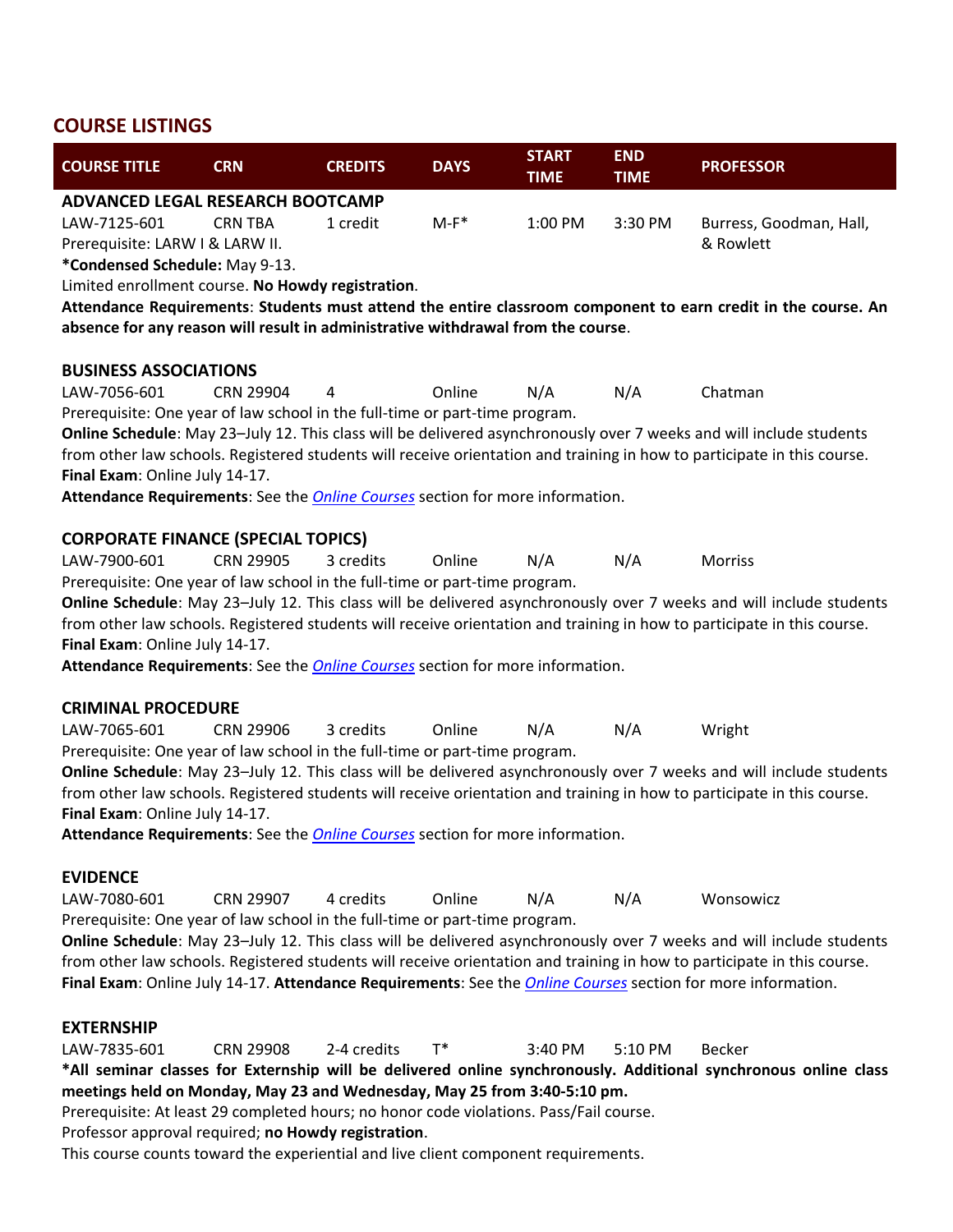| <b>COURSE TITLE</b>                                                                                                                            | <b>CRN</b>       | <b>CREDITS</b> | <b>DAYS</b> | <b>START</b><br><b>TIME</b> | <b>END</b><br><b>TIME</b> | <b>PROFESSOR</b>                                                                                                        |  |
|------------------------------------------------------------------------------------------------------------------------------------------------|------------------|----------------|-------------|-----------------------------|---------------------------|-------------------------------------------------------------------------------------------------------------------------|--|
| <b>EXTERNSHIP II</b>                                                                                                                           |                  |                |             |                             |                           |                                                                                                                         |  |
| LAW-7842-601                                                                                                                                   | <b>CRN 29909</b> | 2-4 credits    | Arranged    |                             |                           | <b>Becker</b>                                                                                                           |  |
| *Second semester Externship.                                                                                                                   |                  |                |             |                             |                           |                                                                                                                         |  |
| Prerequisite: First semester of Externship; no honor code violations. Pass/Fail course.<br>Professor approval required; no Howdy registration. |                  |                |             |                             |                           |                                                                                                                         |  |
| This course counts toward the experiential and live client component requirements.                                                             |                  |                |             |                             |                           |                                                                                                                         |  |
|                                                                                                                                                |                  |                |             |                             |                           |                                                                                                                         |  |
| <b>FAMILY LAW</b>                                                                                                                              |                  |                |             |                             |                           |                                                                                                                         |  |
| LAW-7301-601                                                                                                                                   | <b>CRN 29910</b> | 3 credits      | Online      | N/A                         | N/A                       | Wilson                                                                                                                  |  |
| Prerequisite: One year of law school in the full-time or part-time program.                                                                    |                  |                |             |                             |                           | Online Schedule: May 23-July 12. This class will be delivered asynchronously over 7 weeks and will include students     |  |
|                                                                                                                                                |                  |                |             |                             |                           | from other law schools. Registered students will receive orientation and training in how to participate in this course. |  |
| Final Exam: Online July 14-17.                                                                                                                 |                  |                |             |                             |                           |                                                                                                                         |  |
| Attendance Requirements: See the Online Courses section for more information.                                                                  |                  |                |             |                             |                           |                                                                                                                         |  |
|                                                                                                                                                |                  |                |             |                             |                           |                                                                                                                         |  |
| <b>HEALTHCARE COMPLIANCE</b>                                                                                                                   |                  | 3 credits      | Online      |                             |                           |                                                                                                                         |  |
| LAW-7321-601<br>Prerequisite: One year of law school in the full-time or part-time program.                                                    | CRN 29911        |                |             | N/A                         | N/A                       | Crossley                                                                                                                |  |
|                                                                                                                                                |                  |                |             |                             |                           | Online Schedule: May 23-July 12. This class will be delivered asynchronously over 7 weeks and will include students     |  |
| from other law schools. Registered students will receive orientation and training in how to participate in this course.                        |                  |                |             |                             |                           |                                                                                                                         |  |
| Final Exam: Online July 14-17.                                                                                                                 |                  |                |             |                             |                           |                                                                                                                         |  |
| Attendance Requirements: See the Online Courses section for more information.                                                                  |                  |                |             |                             |                           |                                                                                                                         |  |
| <b>NATIONAL SECURITY LAW</b>                                                                                                                   |                  |                |             |                             |                           |                                                                                                                         |  |
| LAW-7437-601                                                                                                                                   | <b>CRN 29912</b> | 3 credits      | Online      | N/A                         | N/A                       | Guiora                                                                                                                  |  |
| Prerequisite: One year of law school in the full-time or part-time program.                                                                    |                  |                |             |                             |                           |                                                                                                                         |  |
| Online Schedule: May 23-July 12. This class will be delivered asynchronously over 7 weeks and will include students                            |                  |                |             |                             |                           |                                                                                                                         |  |
| from other law schools. Registered students will receive orientation and training in how to participate in this course.                        |                  |                |             |                             |                           |                                                                                                                         |  |
| Final Exam: Online July 14-17.                                                                                                                 |                  |                |             |                             |                           |                                                                                                                         |  |
| Attendance Requirements: See the <b>Online Courses</b> section for more information.                                                           |                  |                |             |                             |                           |                                                                                                                         |  |
| <b>SECURED TRANSACTIONS</b>                                                                                                                    |                  |                |             |                             |                           |                                                                                                                         |  |

LAW-7488-601 CRN 29913 3 credits Online N/A N/A Henning Prerequisite: (1) One year of law school in the full-time or part-time program; (2) Property. **Online Schedule**: May 23–July 12. This class will be delivered asynchronously over 7 weeks and will include students

from other law schools. Registered students will receive orientation and training in how to participate in this course. **Final Exam**: Online July 14-17.

**Attendance Requirements**: See the *[Online Courses](#page-11-0)* section for more information.